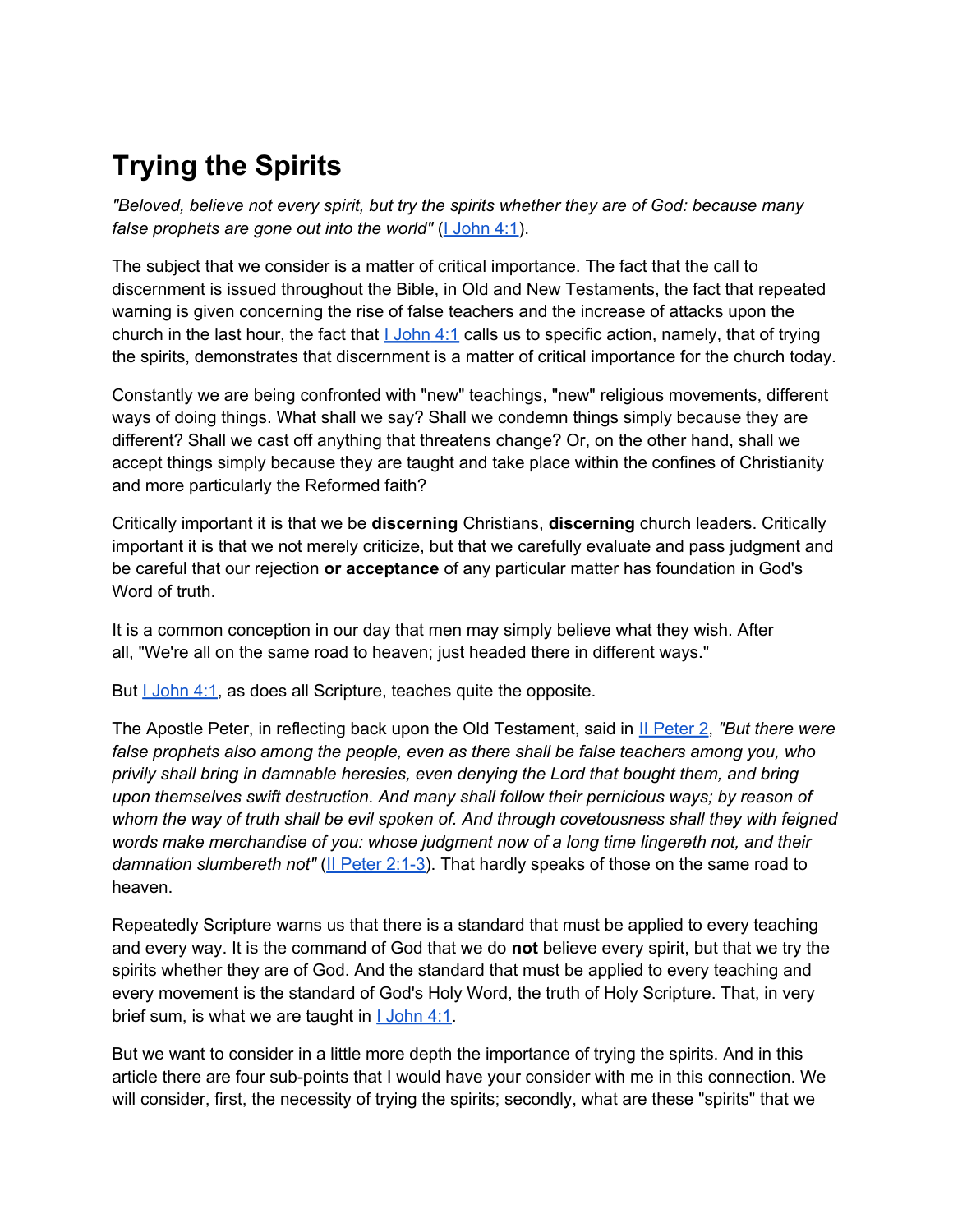are to try; thirdly, how we are to try them; and finally, to whom this calling is addressed.

# **The Necessity**

Spiritual discernment, trying the spirits, must be a vital concern for us as officebearers, and for our Protestant Reformed churches and people. Certainly one of the chief concerns that we have as pastors and elders is that God's people be discerning Christians. That is and must be our concern, because all too often the people of God show themselves sorely lacking in this virtue. That has always been the case. The examples and the many admonitions of Scripture pertaining to this subject show that the people of God are inclined toward spiritual laziness. And officebearers in the church are not immune to such a lack of virtue in this area.

If we begin simply by focusing on ourselves and our people, some of that spiritual laziness arises out of an intense loyalty to our churches--a loyalty which on the one hand is a commendable thing, when it is rooted in a desire to stand steadfast in the truth.

But it is easy in such a case to take the attitude that, "Well, all our ministers preach the same thing, we all believe the same, we have the truth; therefore we are invincible. There is no danger that **we** be misled by any false teacher."

It is a kind of "the enemy is all out there" attitude.

The problem is that such an attitude tends to neglect the calling set before us in the example of the Bereans, who searched the Scriptures daily to see whether the things that the Apostle Paul preached were true. Such an attitude actually breeds spiritual lethargy, a lethargy rooted in spiritual pride.

That is a grave danger to us. And it is a grave danger, because the devil not only attacks the church with spirits of false doctrine. But he attacks the church just as vigorously with spirits of worldliness and carnality, spirits of disobedience to God's truth, spirits of a lifestyle that does not conform with the spirit of Christianity.

So the Apostle Paul wrote to Timothy in [II](http://bible.gospelcom.net/bible?version=KJV&passage=II+Timothy+3:1-5) [Timothy 3:1-5](http://bible.gospelcom.net/bible?version=KJV&passage=II+Timothy+3:1-5): *"This know also, that in the last days perilous times shall come. For men shall be lovers of their own selves, covetous, boasters, proud, blasphemers, disobedient to parents, unthankful, unholy, Without natural affection, trucebreakers, false accusers, incontinent, fierce, despises of those that are good, Traitors, heady, high-minded, lovers of pleasures more than lovers of God; Having a form of godliness, but denying the power thereof: from such turn away."* The devil will do whatever it takes to lead astray the members of the church.

That there is a tremendous and appalling indifference today to sound doctrine is clearly evident. The vast majority in the nominal Christian church of our day are unconcerned with doctrine. Their one interest is to have a church where they can function in a social community, feeling good about themselves and improving those good self-feelings by their cloak of religiosity. "**Doing**" is the name of the game. Social action is where it's at!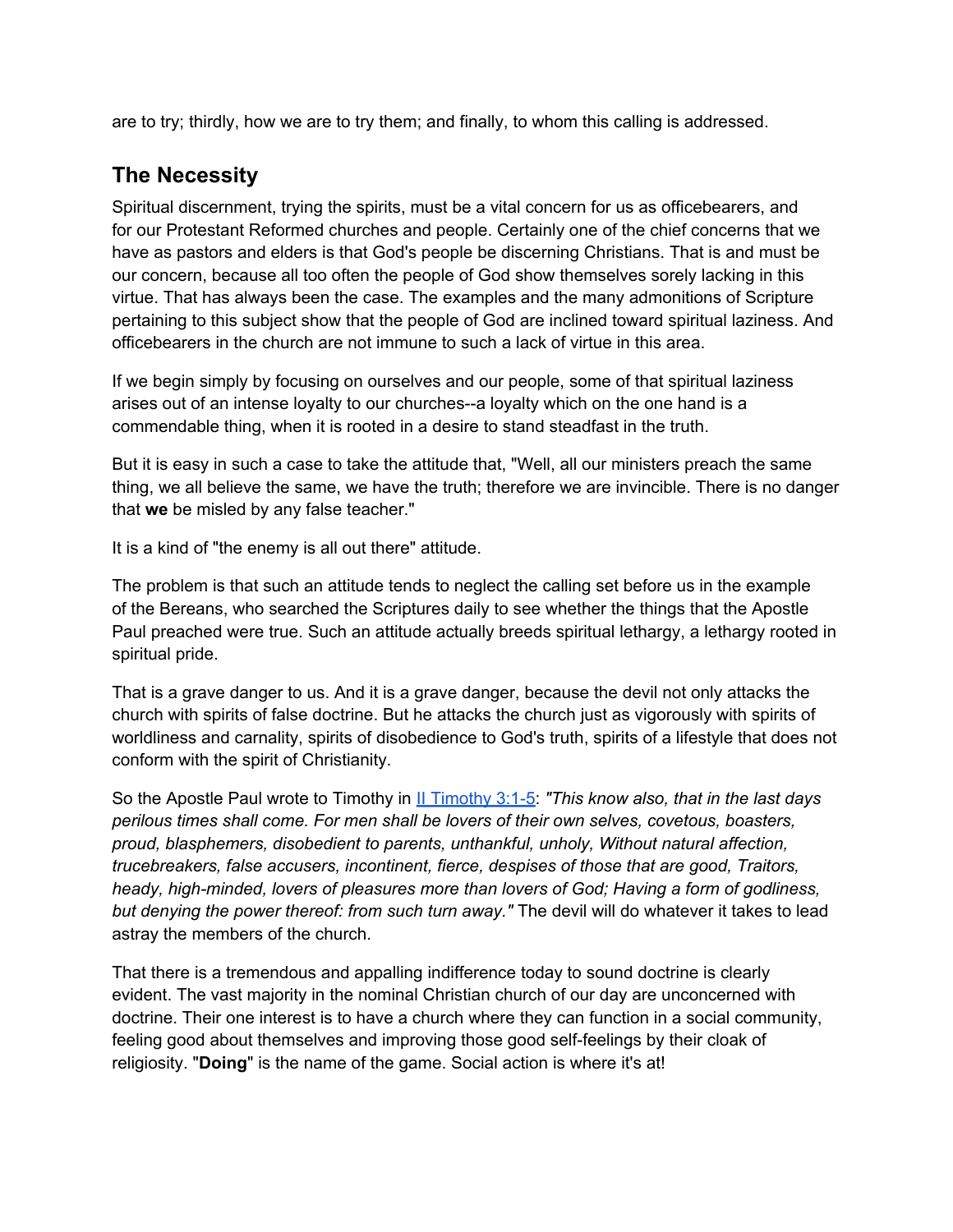And so it is not uncommon that we who love the truth are charged with rationalism, with holding to a dead religion, with legalism, with sectarianism, separatism, and many other less than favorable terms.

Of course we **must** be critical of any dead orthodoxy in our midst. We must **war against** any pharisaical attitudes. We must preach that there must be more to our religion than mere head knowledge. But at the same time, we must hold forth the importance of God's truth!

The necessity of trying the spirits is clear, especially throughout the New Testament Scriptures, but also in our own experience. The church is constantly confronted with false teachings and practices that are contrary to the standard of God's Holy Word. Almost all the epistles call attention to that in one way or another.

The Apostle Paul wrote frequently of the churches being troubled by certain teachers who had followed after him, imitating his preaching and his gospel in many respects, but adding to it their own particular teachings. The result was often confusion in the churches, and even more, departure from the faith. The Apostle did not hesitate to expose these things as the works of the devil, the father of lies.

He warns us of false teachers with these words ([II](http://bible.gospelcom.net/bible?version=KJV&passage=II+Cor+11:13-15) [Cor. 11:13-15](http://bible.gospelcom.net/bible?version=KJV&passage=II+Cor+11:13-15)): *"For such are false apostles, deceitful workers, transforming themselves into the apostles of Christ. And no marvel; for Satan himself is transformed into an angel of light. Therefore it is no great thing if his ministers also be transformed as the ministers of righteousness; whose end shall be according to their works."*

Satan attacks the church, and us who are members of the church, always attempting to rob us of the gospel, and to wreck our Christian testimony and the witness of the truth, our peace and our joy. The history of the church has always seen the same thing.

And if we look at John's warning in the broader context of his epistle, we see the danger of false prophets and the importance of trying the spirits. Error in either doctrine or life is destructive of **fellowship with God**. And fellowship is the Apostle's primary concern.

To put it in terms of that truth which we as churches hold so dear: John's fervent desire is that those to whom he writes know the **covenant**, not only doctrinally, but as a matter of their own experience. They must know the fellowship of God's love, that blessed relationship with the Triune God, which relationship is ours in Christ Jesus, and which is reflected in the fellowship we have one with another

So John writes in [I](http://bible.gospelcom.net/bible?version=KJV&passage=I+John+1:3) [John 1:3](http://bible.gospelcom.net/bible?version=KJV&passage=I+John+1:3): *"That which we have seen and heard declare we unto you, that ye also may have fellowship with us: and truly our fellowship is with the Father, and with his Son Jesus Christ."*

But while the great blessedness of the Christian life is that covenant fellowship with God through Jesus Christ and, as members of His body, one with another, there is something most destructive to that covenant fellowship. That is the lie. As John refers to it in verse 6 of chapter 4, *"the spirit of error*,*"* in all its different forms, militates against our enjoyment of that fellowship.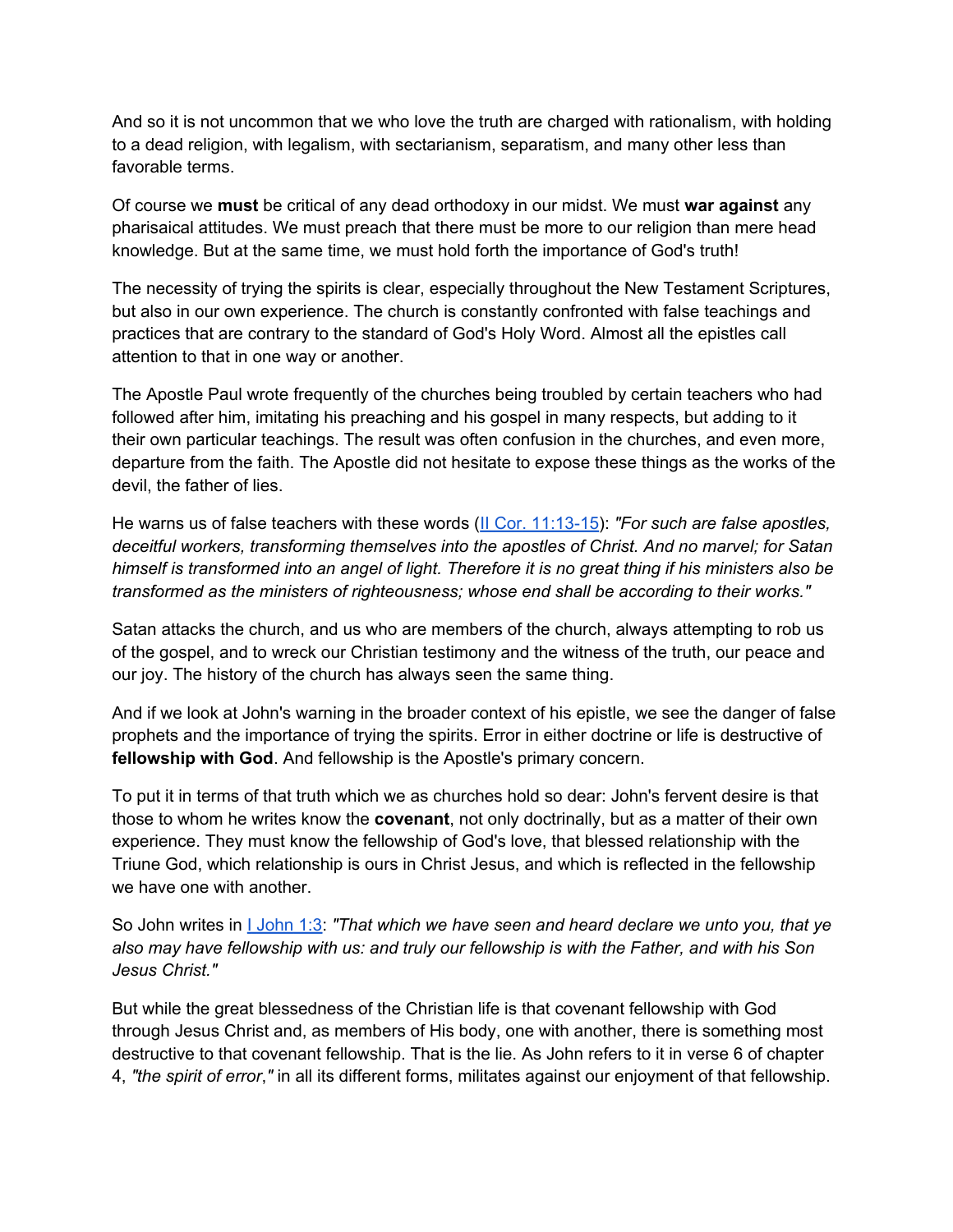For that reason we must be vigilant in our watchfulness and our defense of the truth. For the truth shall make us free. So we are called to "try the spirits."

### **What Are These "Spirits"?**

[I](http://bible.gospelcom.net/bible?version=KJV&passage=I+John+4:1)t is a common interpretation of **L** [John 4:1](http://bible.gospelcom.net/bible?version=KJV&passage=I+John+4:1) that the term *spirits* is a figure of speech, a metonymy, for teachers. That was John Calvin's interpretation, and it has been the interpretation of many others since. The basis for that interpretation is the immediate reference to *false prophets*. The *spirits*, then, may either be true prophets of God, who faithfully proclaim His Word; or they may be false prophets.

And although that interpretation certainly lays hold of the idea of the text, I look at the figure not giving reference so much to the teachers as such, but to their teachings. The idea then is this: The *spirits* are those influences which would move us in one way or another.

The idea is the same as what we read in Ephesians  $4:16$  with its reference to being tossed about by every wind of doctrine. Many of our readers will remember that the term *spirit* is essentially *breath* or *wind*. That is **not** the term, however, in [Ephesians 4:16](http://bible.gospelcom.net/bible?version=KJV&passage=Ephesians+4:16). There the reference to *winds* of doctrine is a word, *anemos*, which refers to a strong, tempestuous wind, that which brings great upheaval. The term *spirit*, in [I](http://bible.gospelcom.net/bible?version=KJV&passage=I+John+4:1) [John 4:1,](http://bible.gospelcom.net/bible?version=KJV&passage=I+John+4:1) doesn't speak of a fierce or violent wind, but an operation which is measured.

The difference, it seems to me, is this: **Ephesians 4:16** warns us against being like children, who in a violent storm may be tossed about. It speaks of the tremendous, destructive effects of false doctrine, the **results** of error.

The idea of these *spirits*, and particularly the *spirit of error* as John speaks of it in verse 6, is that these influences are very measured, oftentimes seemingly minor and insignificance. They often involve matters that perhaps would not be of major concern to us. Rather than the tempestuous wind of a full-blown storm, these are the measured breaths of certain teachings or perspectives that we hear, certain perspectives that would influence us and our loved ones and church members. These influences may belong to *the spirit of truth*, again, as John refers to it in verse 6. But they may also belong to the *spirit of error*.

And exactly because of the danger of those spirits of error, the dangers of all the influences of the many false prophets that are gone out into the world, you and I must try the spirits, and teach our children and our people to be discerning Christians.

#### **The Forms of These Spirits of Error**

Such false teaching can appear in many different forms. But generally speaking we can divide error into two main divisions.

Sometimes it takes the form of a blatant denial of the truth, a rejection of the Scriptures and the cardinal principles of the faith. So you have those who deny the Scriptures as the inspired Word of God, who reject such cardinal truths as the Trinity, the virgin birth, the resurrection of our Lord, the creation, the fall into sin, and so on. Not only is that blatant denial of biblical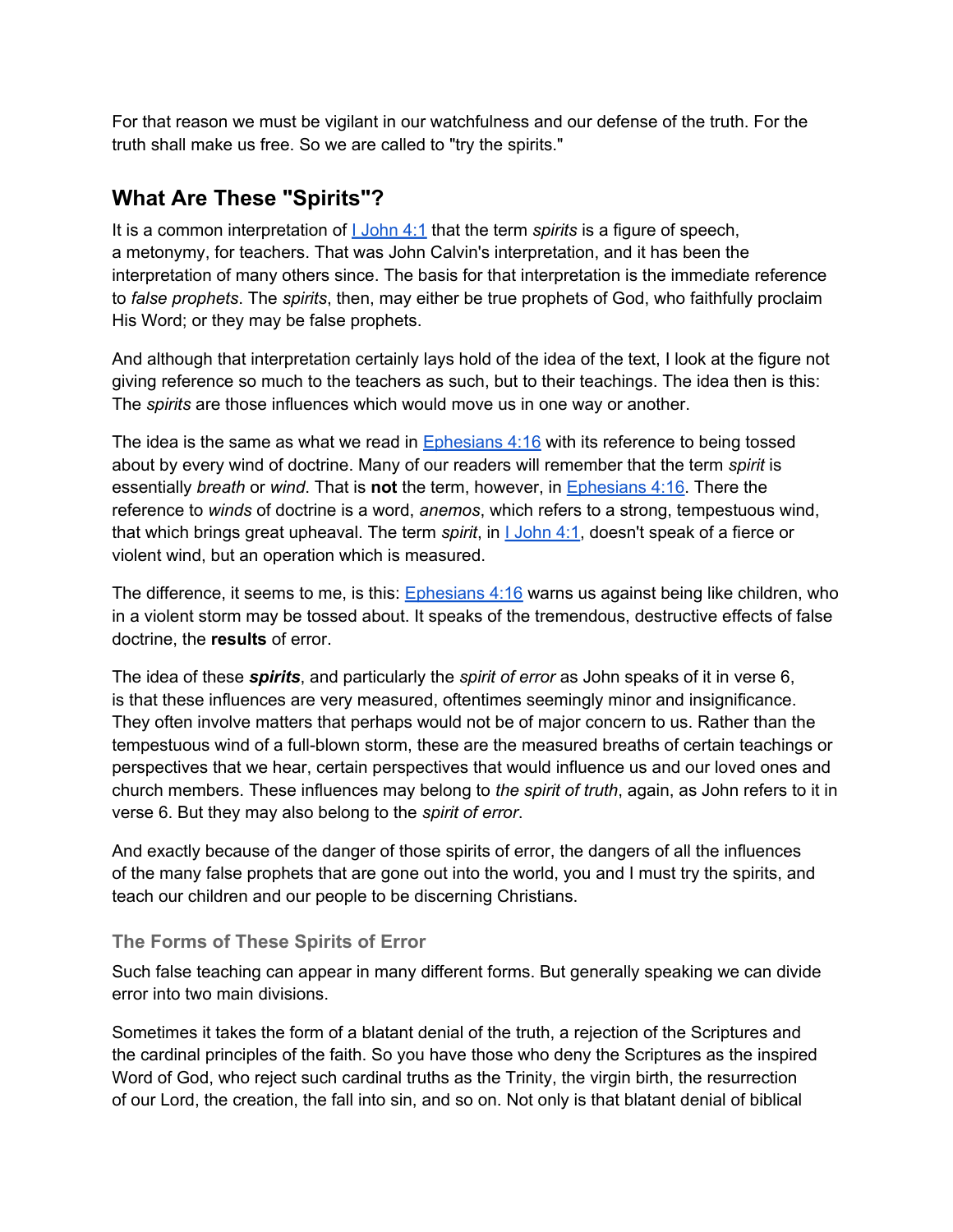truth found in the cults and the various sects and pagan religions. But there are those who call themselves Christian, but who in fact deny the fundamental teachings of Christianity. That number is certainly growing world wide in our day in the nominal Christian church.

But false teaching does not always take that form.

There is another form of error that in many ways is even more dangerous than that of a blatant rejection of Scripture and denial of the principles of the faith. I refer to the teachings, of various sorts, which **corrupt** the Scriptures. It is these teachings to which our young people are subjected every day in their schools and in their colleges. I speak of every place where we do not have our own high schools.

But those teachings which **corrupt** the truth of Scripture are again distinguished by two general errors. There is either an insistence that something else is required **in addition to** that revealed in Scripture, or there are teachings which **omit** certain things revealed in Scripture. There is the error of adding to, and there is the error of watering down the truth of the Scriptures.

Let me give just a few examples of those spirits of false doctrine which would **add** to the truth.

In Galatia it was the insistence that circumcision was necessary. Certain teachers said, "Yes, we believe the gospel and we agree with Paul's preaching. But he didn't go far enough. He left out something that is vital to your salvation, and that is circumcision. If you want to be a true Christian, you must be circumcised."

So there are those who insist that they build upon the foundation of the Scriptures, but **add** to it their own works and their own conceptions.

That error is inherent in the whole Roman Catholic system of so-called authoritative teaching by the church **apart from** the Scriptures.

The same error is seen in the charismatic movement, which insists that we must have the special gifts--tongues speaking, healing, prophecy, and in some instances even holy laughter. Or, we must have special revelation, God speaking in a still small voice within us.

There is the insistence today in the Reconstructionist movement and among theonomists that true Christianity necessitates a return to the ceremonial laws of the Old Testament. Rather than believing that the ceremonies and figures of the law remain with us **in Jesus Christ**, in Whom they have their **completion**, as the Belgic Confession states in Article 25, there are those who would subject us once again to the beggarly elements of the law, adding to that which has been fulfilled in Christ Jesus.

Those are just a handful of examples.

But there are also spirits of falsehood that would water down the Scriptures. Many Christians today are misled by teachers who are guilty of leaving out certain truths taught by God.

That spirit of falsehood which would water down the Scriptures may take such a form as denying the truths of sovereign election and sovereign reprobation.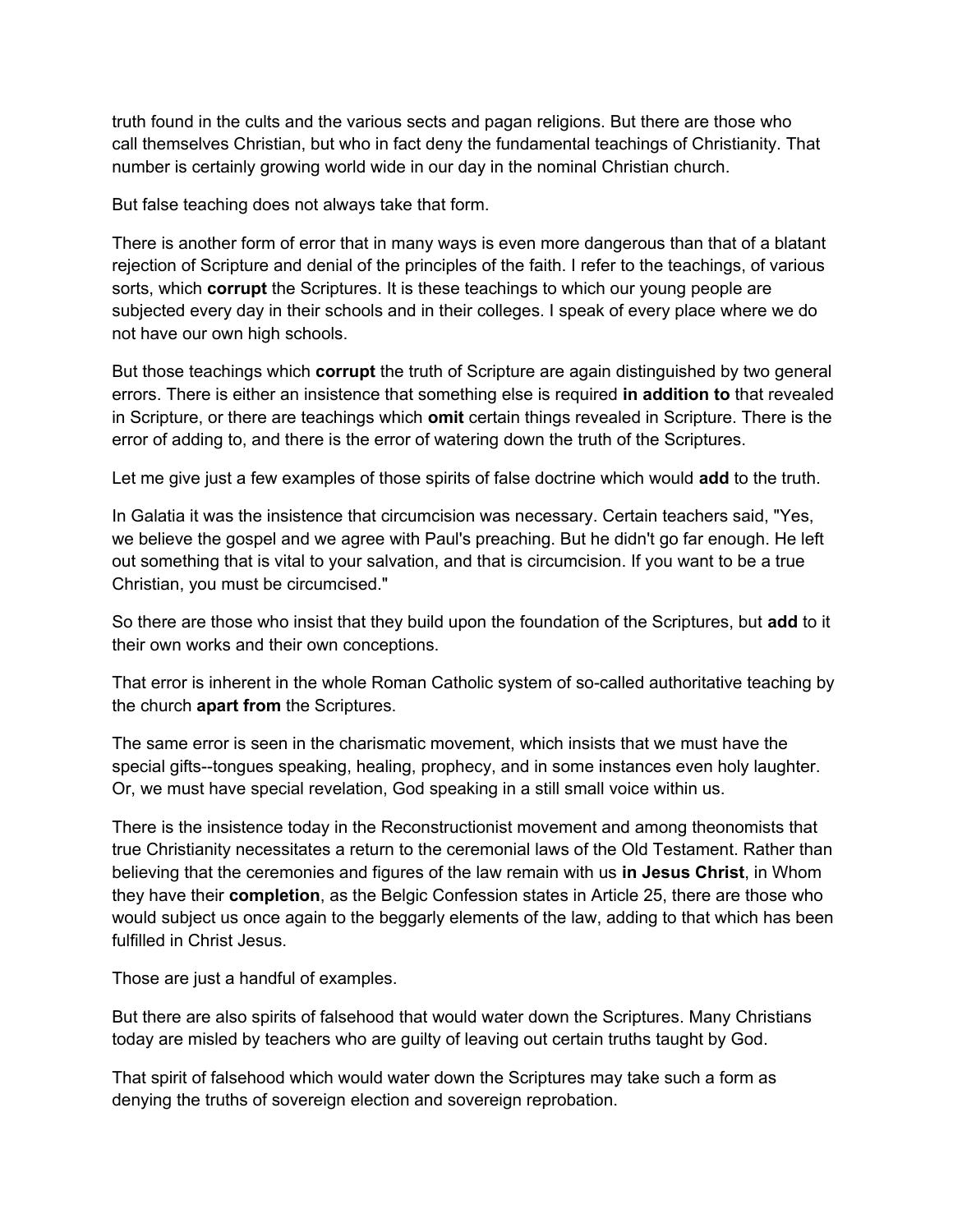It may involve denying at some point the work of Christ. It may deny the truth that God made Him to be sin for us who knew no sin, that we might be made the righteousness of God in Him. Instead of teaching Christ's death as an atonement for the sins of His people, it may speak of his death as nothing more than an example of love. It may deny the effectiveness of Christ's death and satisfaction for sin, by teaching that He died for everybody.

Such are but a few examples of watering down the truth, leaving out certain truths revealed by God in His Word.

But the same error can also be a problem when it comes to the Christian life and practice. Some who claim to be Christian want to overlook the truth that faith without works is **dead**, **is no faith**. They shrug off the rebukes and exhortations and admonitions of the Scriptures. They show little regard for the application of biblical truth to their daily lives. That is the terrible error of antinomianism. And examples could be multiplied when it comes to this error of watering down the truth of Scripture, either doctrinally or as that truth applies to our daily walk as Christians.

It is necessary, therefore, to try the spirits. To try the spirits means to test them. There is a certain standard alongside of which they must be placed. They must either fall within the parameters of that standard, or they must be rejected. That standard is the Bible, God's Word of truth.

## **How Are We to Try the Spirits?**

We may not reject something simply because "we've never done it that way before." I refer, for example, to such things as mid-week prayer meetings, or group prayer, such as been a longstanding practice in our sister churches in Singapore. Just because such activities have not belonged to our custom does not make them wrong!

We may not reject practices either, because those connected with a certain teaching or practice are "too religious, too zealous, too excited." The work of the Spirit of Christ often causes open change in a person's life and in the life of the church. Let us not forget that people said of the apostles [\(Acts 17:6](http://bible.gospelcom.net/bible?version=KJV&passage=Acts+17:6)) that they turned the world upside down. As Protestant Reformed officebearers we could often desire that some of our members show more of a zeal for God's truth and for the Christian life.

At the same time, we must warn that a spirit of truth can never be confirmed simply by outward show. It would be a tragic mistake to measure a teaching or practice that way. The Pharisees, after all, were noted for their religious appearance.

So appearances may not in themselves be the ground of rejecting a certain teaching or practice. And appearances certainly may not be the ground of **accepting** a certain teaching or practice.

False teaching can make people very happy. Make no mistake about that. The rapid growth of the Mormons in the State of Wisconsin and elsewhere, would not be happening, if their teachings made people unhappy. The masses that are going to the Promise Keepers conventions will come back with reports of great excitement and happiness. If we are going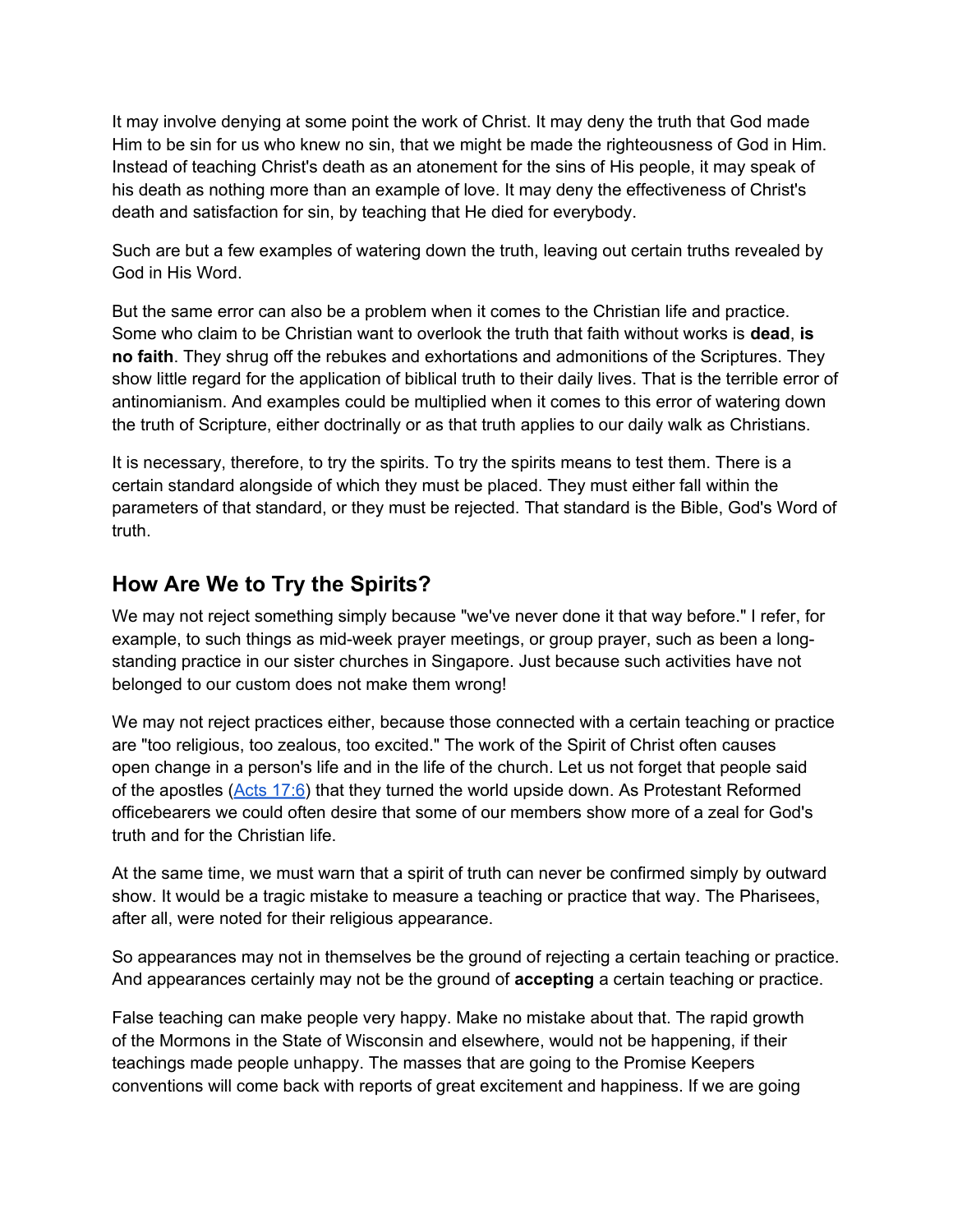to try the spirits by what makes us "feel good," we will be able to justify virtually every cult and heresy the world has ever seen.

Martyn Lloyd-Jones, in one of his books, wrote of a woman who came to him in much distress over the teaching that certain unbelieving people who live very good lives **are not Christian**. She said to him: "I cannot see how you can say that they are not Christians; look at their lives." Dr. Lloyd-Jones said to her: Wait a minute. Don't you see what you are saying? You are really saying that those people are so good and their works so honorable, that they don't need Christ, that the coming of the Son of God from heaven was unnecessary for them. He didn't need to die on the cross; they can reconcile themselves to God by their good living. Can't you see that such an argument is to deny the faith? $1$ 

She did not realize the implications of her argument. But Martyn Lloyd-Jones led her to the truth by exposing the implications of her argument.

So these perplexities and problems that we face, the spirits that we observe, to use the words of the text, are not to be judged by results of feelings or experience. But we must return to the one authoritative and sufficient standard of trying the spirits, and that is Holy Scripture.

#### **Holy Scripture, the Standard of Truth**

The rejection of objective revelation, the forfeiture of the Bible as the standard of truth, has made the Christianity of our day little more than a plastic imitation of the Christianity which marked the church to whom John wrote. Truth is the supreme asset of the Christian faith.

Without truth, we are headed for a sham gospel. And the possibilities of such an imitation gospel are endless, as seen in today's church world. One doesn't have to look far to find all kinds of mixtures of Christianity and paganism. The church has gone far beyond even the mixture that is seen in Roman Catholicism. Today we find Christianity blended with Hinduism, Christianity blended with Buddhism, Christianity and New Age philosophy, which is little more than the revival of ancient gnosticism. It is the rejection of truth that gives rise to all the aberrations of Pentecostalism, which seems to get more bizarre with each passing decade. It is the rejection of the objective standard of God, and the elevation of a "feel-good" religion, that gives rise to movements such as Promise Keepers, where sound doctrine is found to interfere with the purposes of men.

**We must be those who live out of the Scriptures!** I don't mean simply that we must know the five points of Calvinism and a few proof texts. That is a **beginning**. But we must know the **truth** of the Scriptures as an organism.

I would remind you: Heretics also will often go to the Bible to support their teachings. If we and our people are not familiar with the **truth**, with the systematic teaching of the Scriptures on the essentials of the faith, from Genesis to Revelation, we will be prey to many a clever communicator which will isolate verses from their context and force those texts to fit their own heresies.<sup>2</sup> The Apostle Peter ([II](http://bible.gospelcom.net/bible?version=KJV&passage=II+Peter+3:16) [Peter 3:16](http://bible.gospelcom.net/bible?version=KJV&passage=II+Peter+3:16)) warns us of those who twist the Scriptures to their own destruction.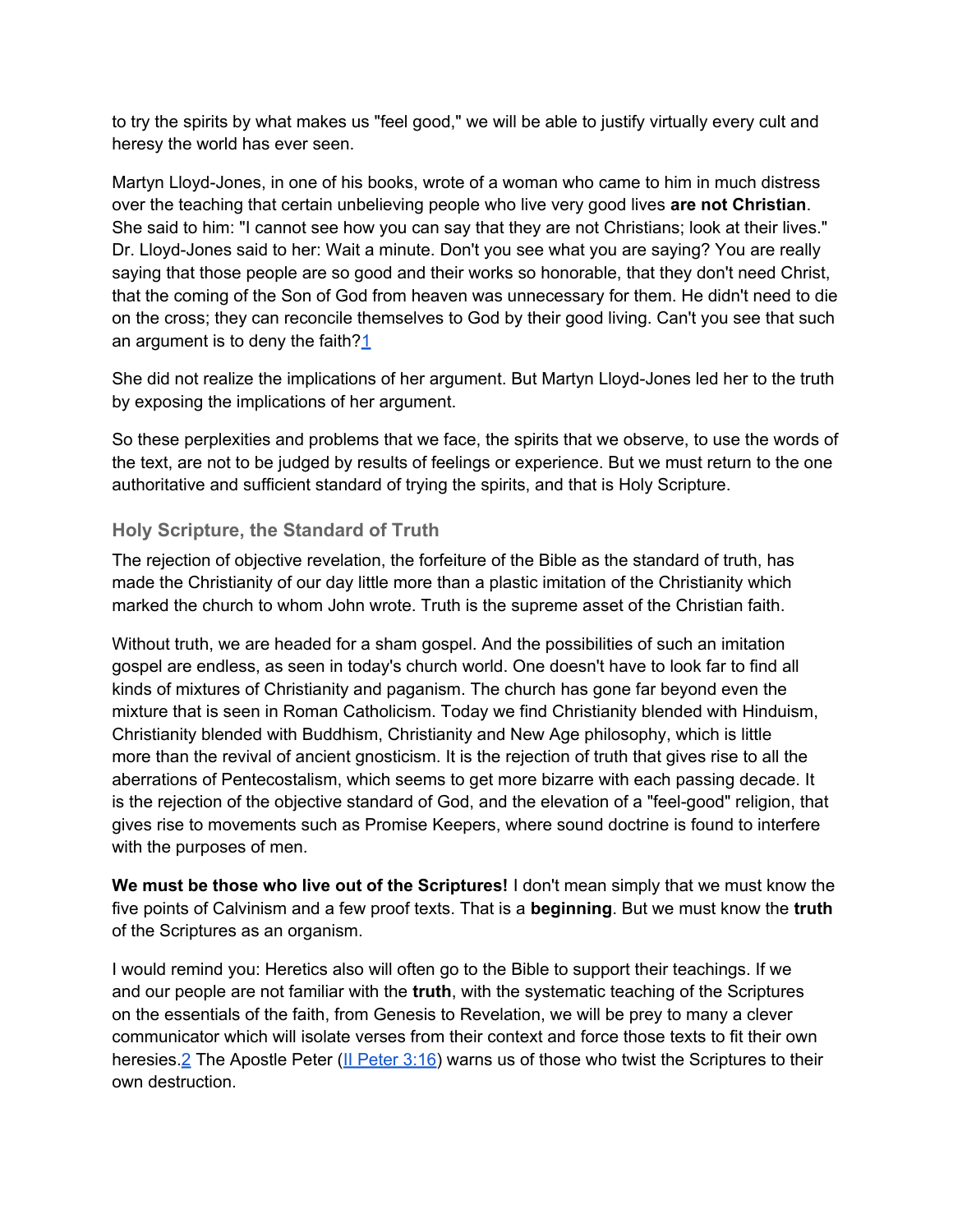We must be those, therefore, who do more than lip service to the truth of Scripture's authority and sufficiency. What the Apostle wrote in [II](http://bible.gospelcom.net/bible?version=KJV&passage=II+Timothy+3:16,17) [Timothy 3:16,17](http://bible.gospelcom.net/bible?version=KJV&passage=II+Timothy+3:16,17) must be maintained in all its force and significance: *"All scripture is given by inspiration of God, and is profitable for doctrine, for reproof, for correction, for instruction in righteousness: That the man of God may be perfect, thoroughly furnished unto all good works."*

It is a simple fact of church history that since the canon of Scripture was closed, virtually every self-anointed prophet who claimed to hear God speak apart from the Scriptures has been proven wrong and has departed vastly from the truth of Scripture. And since the apostolic era every *movement* that has looked for and claimed to receive extra-biblical prophecy has departed from the faith into all forms of corruption and heresy. This just serves to emphasize the importance of that reformational truth *Sola Scriptura.*

By Scripture alone we put the spirits to the test. And that test alone is sufficient.

Sometimes when we are afflicted with an illness and we go to the doctor, he puts us to the test. He draws blood, for example, thinking that the blood test will be sufficient to prove his theoretical diagnosis correct. But he finds that he has to do more tests. Not so with us. When it comes to trying the spirits, the test of Scripture is sufficient. We don't look at how it feels. We don't look at the experience of others. We try the spirits by Scripture alone.

This is what we ought to teach every single Catechism student, especially when they reach the age where they are better able to discern things. We ought to stress to them that it isn't a fault to question what they are taught. But what they **must** do is to place every teaching to the test of the Scriptures.

We who teach the Reformed faith have nothing to fear when those whom we teach try our teachings by the Scriptures. That is exactly the proper approach. John writes in verse 6 of  $\Gamma$ [John 4](http://bible.gospelcom.net/bible?version=KJV&passage=I+John+4), *"We are of God: he that knoweth God heareth us; he that is not of God heareth not us. Hereby know we the spirit of truth, and the spirit of error."*

The first thing to ask about any teaching or any movement is this: Does this conform to the teaching of Scripture? Is this what the apostles taught? Is this movement or this teacher willing to submit to the test of the Scriptures? That is the great trial.

A readiness to submit to biblical teaching is always a characteristic of a true prophet.

You will find that the false prophet quickly attempts to dismiss the Scriptures. "Oh," he says, "but the culture of our day is completely different from the culture when Paul wrote that. That doesn't apply to us in our culture." Or, he says, "But science shows us something different. We have **learned** something since the Bible was written." Or the false teacher will dismiss Scripture by saying, "Oh, but you are too legalistic; you put far too much thought into doctrine. **I** have **experienced**, **I** have **felt**, **I** have **observed** these workings of the Spirit."

Those who go astray and would lead others astray almost invariably will come to show a contempt for the teachings of Scripture. They will quickly reject those passages that expose their error.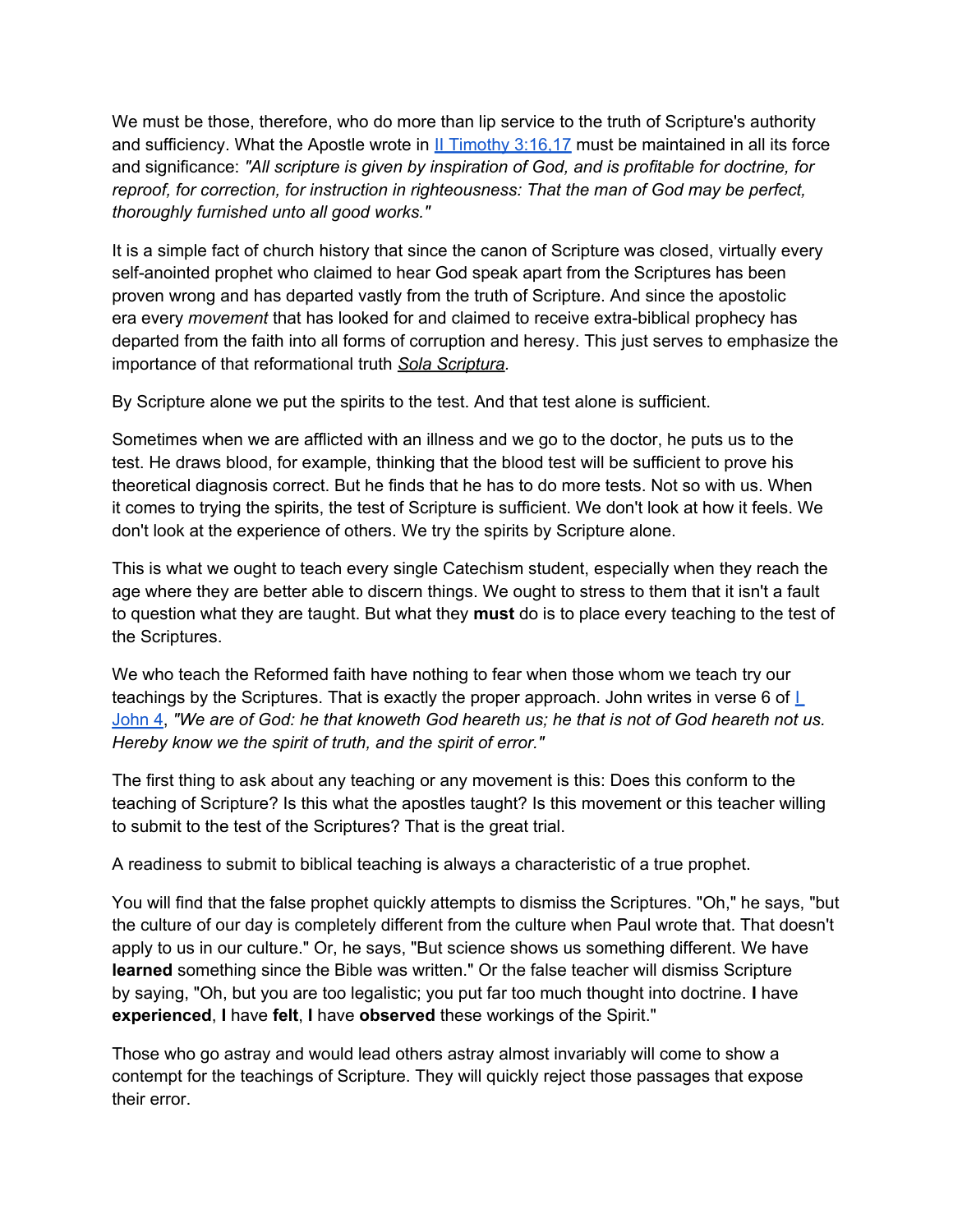The Spirit of Christ, the Spirit of truth, will always move us toward a higher regard for the Scriptures. The exhortation of **Isaiah 8:20**, "to the law and to the testimony," is never the cry of the spirit of error. Jonathan Edwards reportedly emphasized this truth by asking the rhetorical question: Would the prince of darkness, in order to promote his kingdom of darkness, lead men to the sun?[3](http://www.prca.org/articles/article_10.html#f3) The devil has always shown himself as standing in sharp opposition to the Scriptures. He has done everything in his power to extinguish that light. He brazenly promotes a religion of **feelings**, of football stadium excitement, **apart from** the Bible. The only thing he will have to do with the Word of God is to twist it, in the attempt to turn the light into darkness.

But we may say more. For there are several distinguishing marks according to Scripture which reveal the work of the Spirit of Christ.

In the first place, the work of the Spirit is always to exalt the Christ. Jesus told His disciples, when He promised to send them the Comforter, the Spirit of truth: *"he shall testify of me."*And the Spirit testifies of Christ, not apart from, but always **through the Scriptures**. So our Lord used the very same expression in [John 5:39](http://bible.gospelcom.net/bible?version=KJV&passage=John+5:39): *"Search the Scriptures...they are they which testify of me."* The Spirit of truth always testifies of Christ, exalts Christ. That is what John also says in [I](http://bible.gospelcom.net/bible?version=KJV&passage=I+John+4:2,3) [John 4:2,3](http://bible.gospelcom.net/bible?version=KJV&passage=I+John+4:2,3).

But even here we must understand that while anyone who claims a portion of Christianity will lay claim to the **name** of Christ, and will even confess the basic truth of Christ's incarnation, not all confess Christ **as He reveals Himself in Holy Scripture**. So, again, we are turned back to the Bible for our evaluation. But if the Spirit at work among a people leads them to Christ, **as He reveals Himself in the Word**, we have evidence that the Spirit at work is from God.

Still more, the spirit of truth works holiness. We must be sure that the Spirit that we believe and follow is the Spirit of Christ, Who marks us a holy people unto the Lord. Without holiness no man shall see God, as we are told in [Hebrews 12:14.](http://bible.gospelcom.net/bible?version=KJV&passage=Hebrews+12:14) False spirits do not promote true holiness, devotion and dedication to God and His truth.

In verses 4 and 5 of [I](http://bible.gospelcom.net/bible?version=KJV&passage=I+John+4) [John 4,](http://bible.gospelcom.net/bible?version=KJV&passage=I+John+4) John compares the influence of two spirits, the true and the false. The difference is plain: one is of God, and overcomes the spirit of the world; the other is of the world, and is obsessed, therefore, with the things of this world. Whatever in harmony with biblical truth makes us more and more conscious of sin, more spiritually sensitive; whatever increases our desire to serve God and to walk in His ways, is of the Spirit of God. Satan will not convict men of sin, nor move them to honor God in holiness. The spirit of the devil would deceive men, would blind us and move us to indifference toward the truth of God.

Finally, in this connection, the spirit of truth is seen in a very practical way, as Scripture makes clear. John writes: *"If we love one another, God dwelleth in us, and his love is perfected in us. Hereby know we that we dwell in him, and he in us, because he hath given us of his Spirit."* The contrast is this: *"He that loveth not knoweth not God; for God is love."*

Oh, indeed, there is a counterfeit love. We don't speak here of a love that stands alone. It stands in connection with all that we have mentioned before--with the love of God and His Word at the foundation. There is a counterfeit love that is not established upon the truth, that has no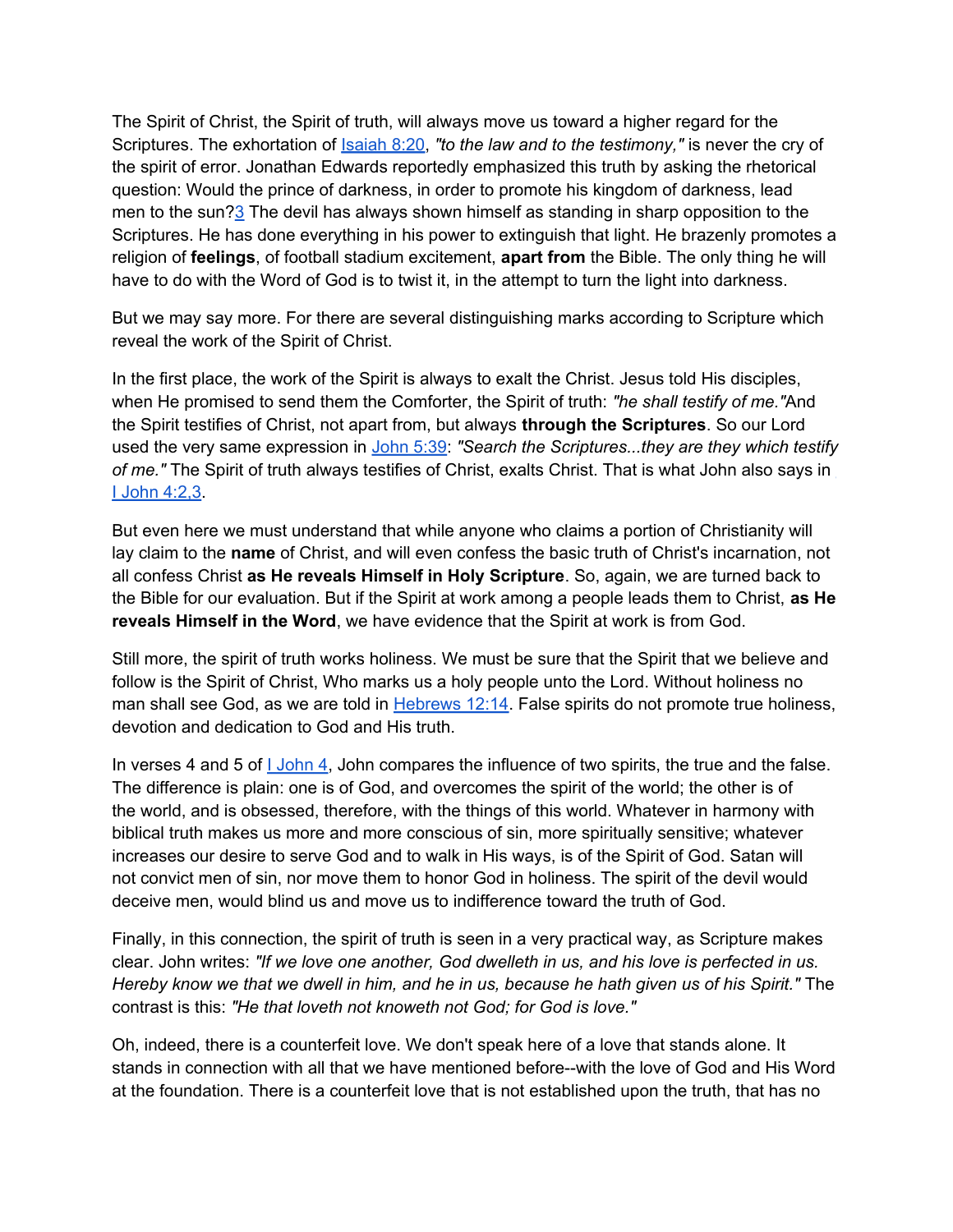regard for God's holiness, a love that is rooted in self, guided by a spirit of delusion. It has no relationship to the Christian love of which John writes.

True love places God and His honor and His truth first. It is the love of one who knows the love of God, that amazing love wherewith He loved us in Christ Jesus when we were yet sinners. But such are some of the ways, all rising out of the standard of biblical truth, by which we are to try the spirits, to see whether they are of God.

# **To Whom Comes this Calling to Try the Spirits?**

This calling is addressed to every believer.

On a personal note, when my wife and I came to the Protestant Reformed Churches some 17 years ago, we left a Bible study group in the church where we were members. In our last meeting with that small group, we broke the news that we had decided to leave that church for another. We wanted them to understand that it had nothing to do with persons. It had everything to do with God's truth, and the necessity that we as a couple and a family walk in obedience to God, walk in **truth**. Understandably there was some tension, as by implication we were pointing to their departure from the truth. But when asked to explain more specifically what the issues were that compelled us to leave, I explained a couple of the more serious doctrinal issues. The reaction was exactly this--and sadly it came primarily from two men who were officebearers themselves: Why concern yourself with those **doctrinal**issues? Why not leave that to the ministers and theologians, the professors at the seminary? You see, they had no consciousness of their own spiritual calling. They simply were not living out of the Scriptures. They were not aware of their scriptural calling. Paul speaks of that calling in Colossians, chapter 2. To the church at Colosse--not simply her officebearers, but to the saints and faithful brethren, he wrote ([Col. 2:6,7\)](http://bible.gospelcom.net/bible?version=KJV&passage=Col+2:6,7): *"As ye have therefore received Christ Jesus the Lord, so walk ye in him: Rooted and built up in him, and stablished in the faith, as ye have been taught, abounding therein with thanksgiving."* But then he follows immediately with this charge: *"Beware lest any man spoil you through philosophy and vain deceit, after the tradition of men, after the rudiments of the world, and not after Christ."* That is the calling of every Christian.

John does not simply address the theologians. He doesn't address a Timothy or Titus, ministers of the gospel. *Beloved*, He says. The inspired Apostle addresses the whole church! All those loved of God have **this** calling: *"Beloved, believe not every spirit, but try the spirits whether they are of God."*

Yes, the calling is ours as officebearers. But one of the most important aspects of our calling as preachers and teachers, elders in the church, is exactly to teach God's people, **every one**, to be discerning Christians, who live out of the Scriptures. May God be gracious unto us in that calling.

1 Lloyd-Jones, Spiritual Depression, p. 185.

2 As an aside, we may be thankful for the continued practice in our churches of preaching systematically through the Heidelberg Catechism. My appreciation for that practice grows